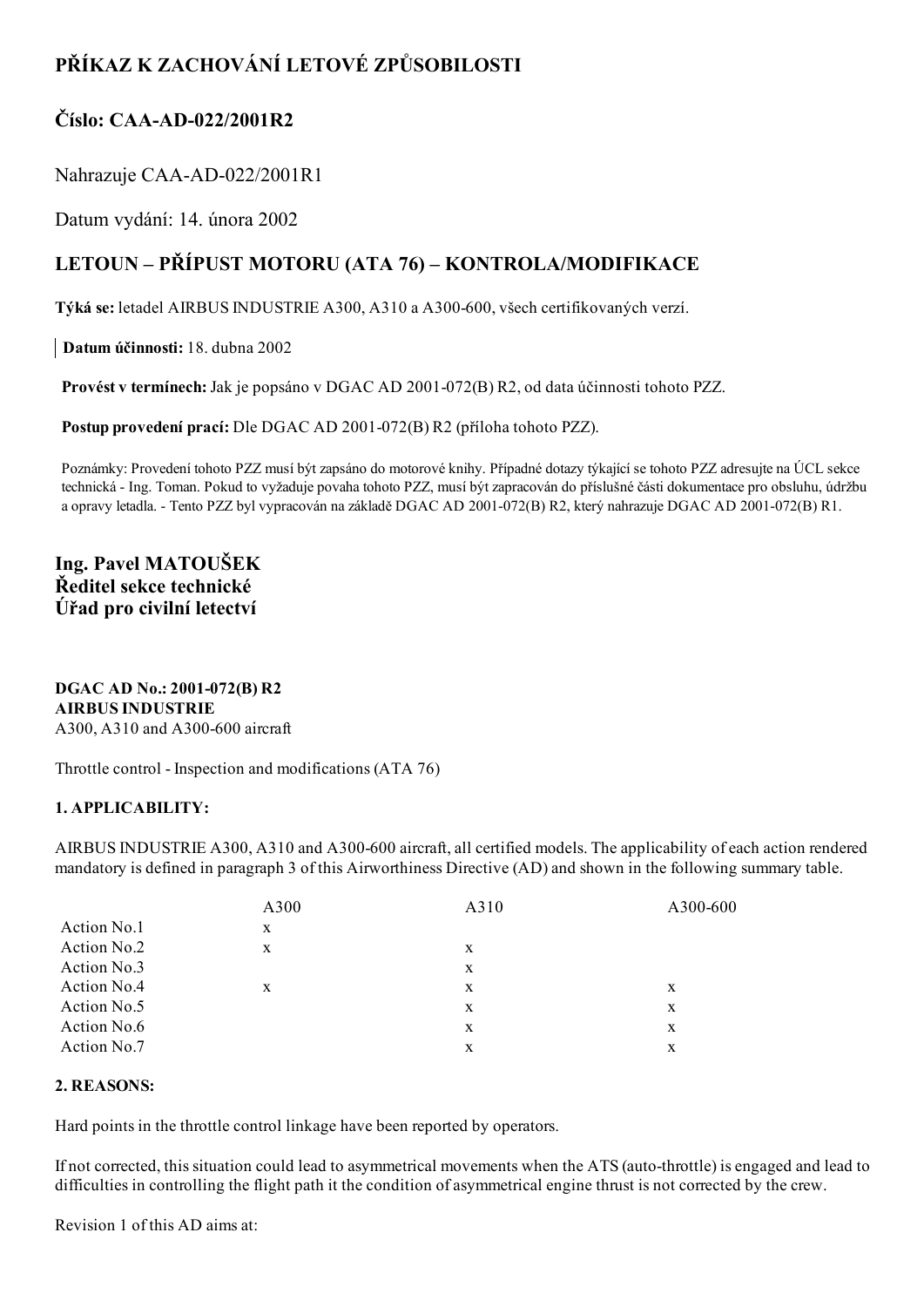bring details in paragraph "Compliance", in order to avoid some misunderstanding, without modification of the technical content,

correct the identification of a referred Service Bulletin

Revision 2 of this AD aims at:

 bringing details in "Action No. 2" and "Action No. 4" of the paragraph "Compliance", in order to avoid some misunderstanding, without modification of the technical content.

## 3. COMPLIANCE:

In order to prevent hard points during operation of the throttle control linkage, the following measures are rendered mandatory on the effective date of this AD.

### 3.1. Modifications

### Action No.1:

applicable to A300 aircraft, all certified models equipped with G.E. engines, all serial numbers, which have not been supplied with AIRBUS INDUSTRIE modification (Mod.) 3758 in production or AIRBUS INDUSTRIE Service Bulletin  $(SB)$  A300-76-007, at the original issue or any later approved revision, in service.

 Before December 31, 2002, in each engine pylon, install flexible ice protection boots on the upper fittings of the throttle and HP fuel shut-off valve control cables, in accordance with the instructions of SB A300-76-007 R5.

### Action No. 2:

applicable to A300 aircraft, all certified models and A310 aircraft of the 200 series, all serial numbers fitted with common pylons (Mod. 02434 or Mod. 03599) which have not been supplied with Mod. 4830 (or Mod. 4799) in production or SB A300-76-0015 (or A310-76-2001), at the original issue or any later approved revision, in service.

 Before December 31, 2002, install a throttle control heating system in each engine pylon (common pylon), in accordance with the instructions of SBA300-76-0015 R1 or A3l0-76-2001 R1.

#### Action No. 3:

applicable to A310 aircraft equipped with G.E. CF6-80A3 engines, which have not been modified in accordance with SB A310-76-2004 at the original issue or any later approved revision.

Before December 31, 2002, in each engine pylon, on the throttle control, install an elastomer sealing boot on the ball bearing of the flexible control, in accordance with the instructions of SB A310-76-2004 R2.

#### Action No. 4:

applicable to A300, A310 and A300-600 aircraft, all certified models, all serial numbers fitted with common pylons (Mod. 02434 or Mod. 03599 or Mod. 04799), which have not been supplied with Mod. 6035 in production, or SB  $A300-76-0016$  (or  $A310-76-2005$  or  $A300-76-6002$ ) at the original issue or any later approved revision, in service.

 Before December 31, 2002, in each engine pylon (common pylon), replace the roller of the secondary relay of the throttle control by a new one, in accordance with the instructions of SB A300-76-0016 R2 or A310-76-2005 R1 or  $A300-76-6002$  R1.

#### Action No. 5:

applicable to A310 and A300 00 aircraft, all certified models equipped with G.E. CF680C2 engines, all serial numbers which have not been supplied with Mod. 8218 in production, or SB A310-76-2010 or A300-76-6007, at the original issue or any later approved revision, in service.

 Before December 31, 2002, install a cooling shroud on the cable of each throttle control unit, and connect the shroud to the ventilation duct of the HP compartment, in accordance with the instructions of SB A310-76-2010 R2 or A300-76-6007 R1.

### Action No. 6:

applicable to A310 and A300-600 aircraft, all certified models equipped with G.E. CF6-80 engines all serial numbers which have not been supplied with Mod. 11061 in production or SB  $A310-76-2012$  or  $A300-76-6009$ , at the original issue or any later approved revision, in service.